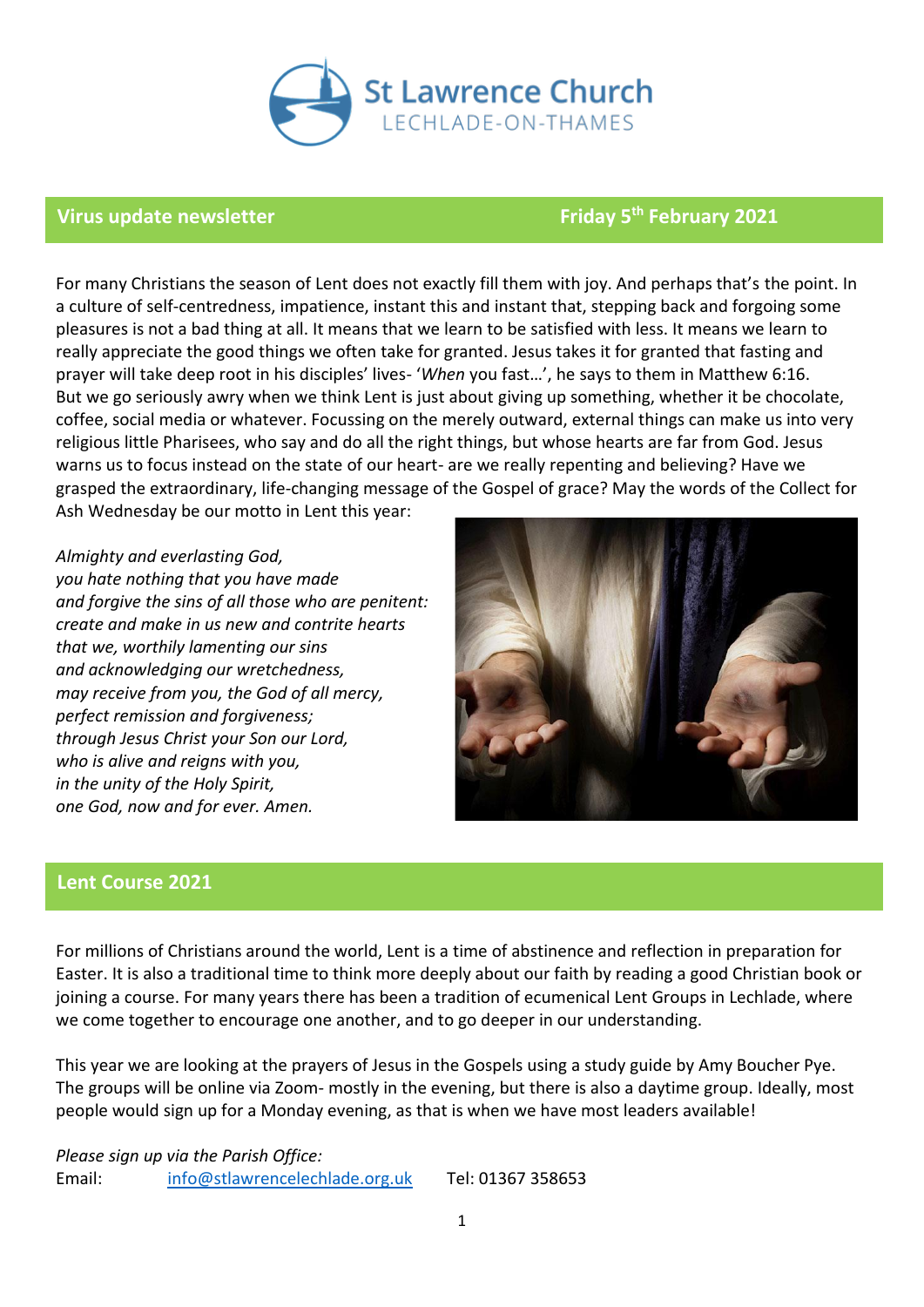| Group | Day      | <b>Time</b> | <b>Leaders</b>                               |                                          |
|-------|----------|-------------|----------------------------------------------|------------------------------------------|
| A     | Monday   | 7:30pm      | <b>Geoff Holmes</b><br>Susan Holmes          | <b>COVELTO LENT</b> STUDY GUIDE<br>cover |
| В     | Monday   | 7:30pm      | Richard Akroyd<br><b>Shirley Bell</b>        |                                          |
|       | Monday   | 7:30pm      | Gordon Land<br>Denver Keegan                 |                                          |
| D     | Monday   | 2.00pm      | David Bainbridge<br>Jean Brown               | The Prayers<br>of Jesus                  |
| Е     | Thursday | 7:30pm      | <b>Simon Morriss</b><br><b>Julie Morriss</b> | <b>Amy Boucher Pye</b><br>Small          |

# **Study Guide**

*'The Prayers of Jesus'* by Amy Boucher Pye (CWR, 2021) – price £5.00 (incl. discount), ways to request and pay for this can be found **on [the Lent page of our website](https://www.stlawrencelechlade.org.uk/whats-on/regular-groups/lent-groups/)**

## **Ash Wednesday (17th February)**

This is the traditional beginning of the season of Lent. There will be a service of Evensong held physically in the church at 7:30pm lead by Revd John Swanton, the Team Rector of the South Cotswolds Team Ministry. Ashing will be available to those who want it.

The service will also be available live and online on the parish Facebook page: [www.facebook.com/stlawrencelechlade/videos/](http://www.facebook.com/stlawrencelechlade/videos/)



# **Annual Meeting**



Each year every parish in the Church of England holds its Annual Parochial Church Meeting. This is when we elect our churchwardens and fill any vacancies in our PCC or Deanery Synod representation.

Only those on the Electoral Roll are entitled to vote. Forms will be available from the Parish Office.

Our APCM is pencilled in for Sunday 21<sup>st</sup> March and will probably be online, but this could change depending on national Church directions. Full details to follow.

Please continue to pray for the PCC, as they help lead the church family during this time of great uncertainty and challenge.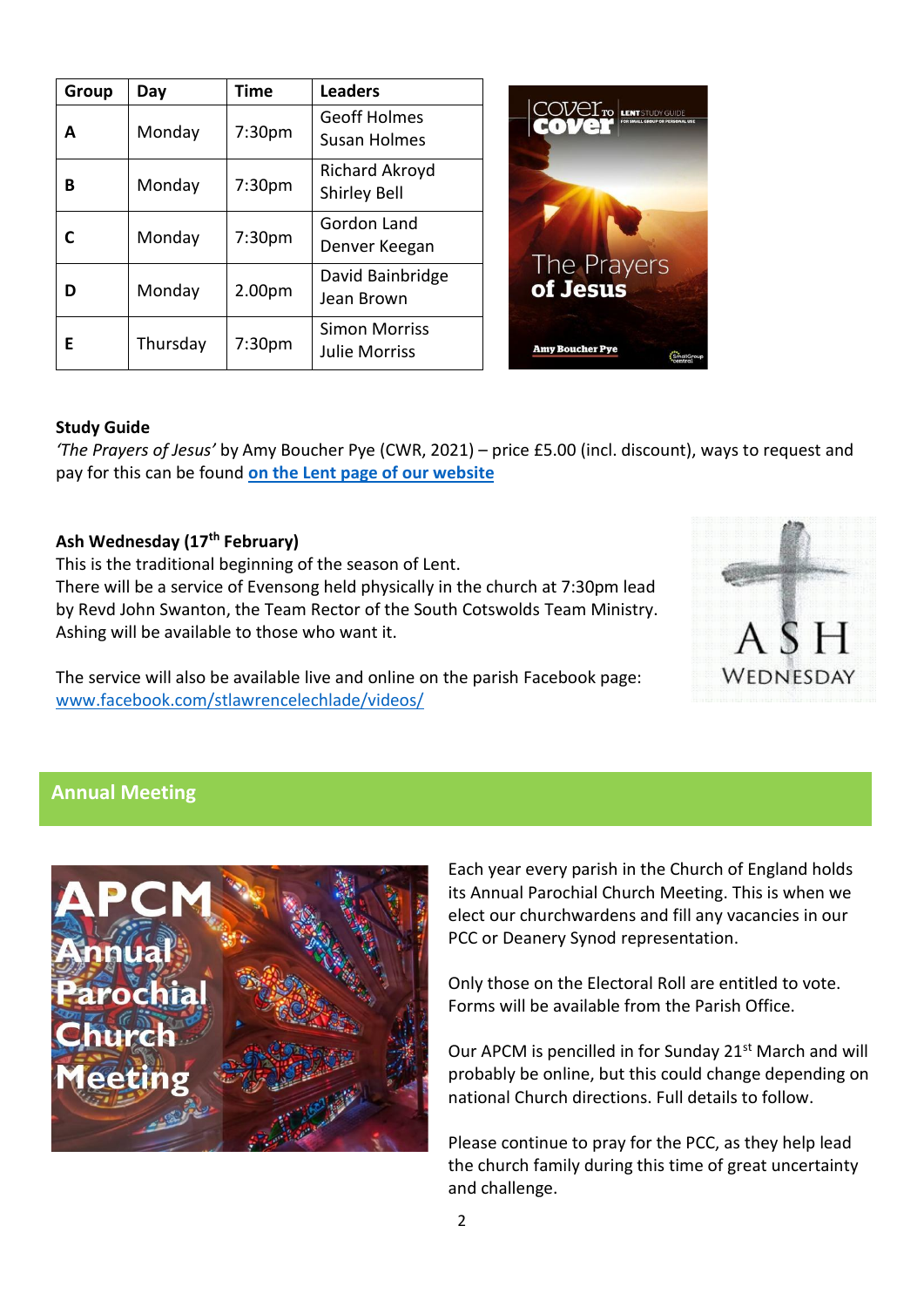# **Eco Church**





#### *David Bainbridge writes:*

Caring for God's Creation is an integral part of our Christian discipleship, so St Lawrence has signed up to the Eco Church scheme (see

https://ecochurch.arocha.org.uk ). This is a tool designed to equip each church to express care for God's world in worship and teaching; in how we look after our buildings and land; in how we engage with our local community and in global campaigns, and in the personal lifestyles of our congregation. In November 2018 St Lawrence Lechlade was awarded a Bronze Eco Church Award, so we are now working towards a Silver Award.

In practical terms this means, for example, that we aim to teach the importance of care for creation in our worship, so we plan to have a "Climate Sunday" this year when we will focus on care for creation. We promote Green energy (in church and in people's homes) see Nigel Jones update on 'Project Inspire'. We promote Fairtrade items, Toilet Twinning, reducing single-use plastics, reducing waste, and using recycled materials where possible. We have a small area of the churchyard left unmowed to encourage bio-diversity, and generally aim to encourage and guide our congregation to adopt low carbon lifestyles which are sustainable in the 21st century. This is particularly important this year as we see the alarming effects of Climate Change around the world and prepare for the crucial United Nations Climate Change Conference in Glasgow in November (COP26).

If you would like to learn more about what we can do as individuals or as a Church, and to receive occasional email updates, please contact David Bainbridge on 01367 250347, or email bainbridge1973@gmail.com.

### **Inspire re-ordering project**

#### *Nigel Jones writes:*

The Church of England's General Synod in February 2020 set new targets for all parts of the church to work to become carbon 'net zero' by 2030. Clearly, this is a challenge for our historic St Lawrence church with its lofty structure and draughty doors. The greatest energy use is for heating, currently with gas boilers located in the cellar. Our Project Inspire plans to restore and reorder the church gives us an opportunity to look closely at our energy use, the way we source our supplies and how we can distribute heat more effectively to provide a comfortable place to meet and worship. The biggest challenge we have is to procure energy from a low-carbon source in a cost-effective way. Options being studied, with advice from specialist consultants, include ground or air source heat pumps, PV cells, or purchasing 'green' energy generated elsewhere. Our churchyard with its fine 'listed' table tombs and graves, which the Diocese would not allow us to disturb, constrains the use of ground source heat pumps.



We are evaluating use of an air source heat pump which has location and heritage constraints; any proposals would have to be approved by the Cotswold DC planners and the Diocese. Photovoltaic (PV) cells located on the south roof, out of sight, is another option; however, because of limited space and therefore output, PV is being considered in parallel with other sources. We need the maximum power in the cold dark winters and less when the sun is shining.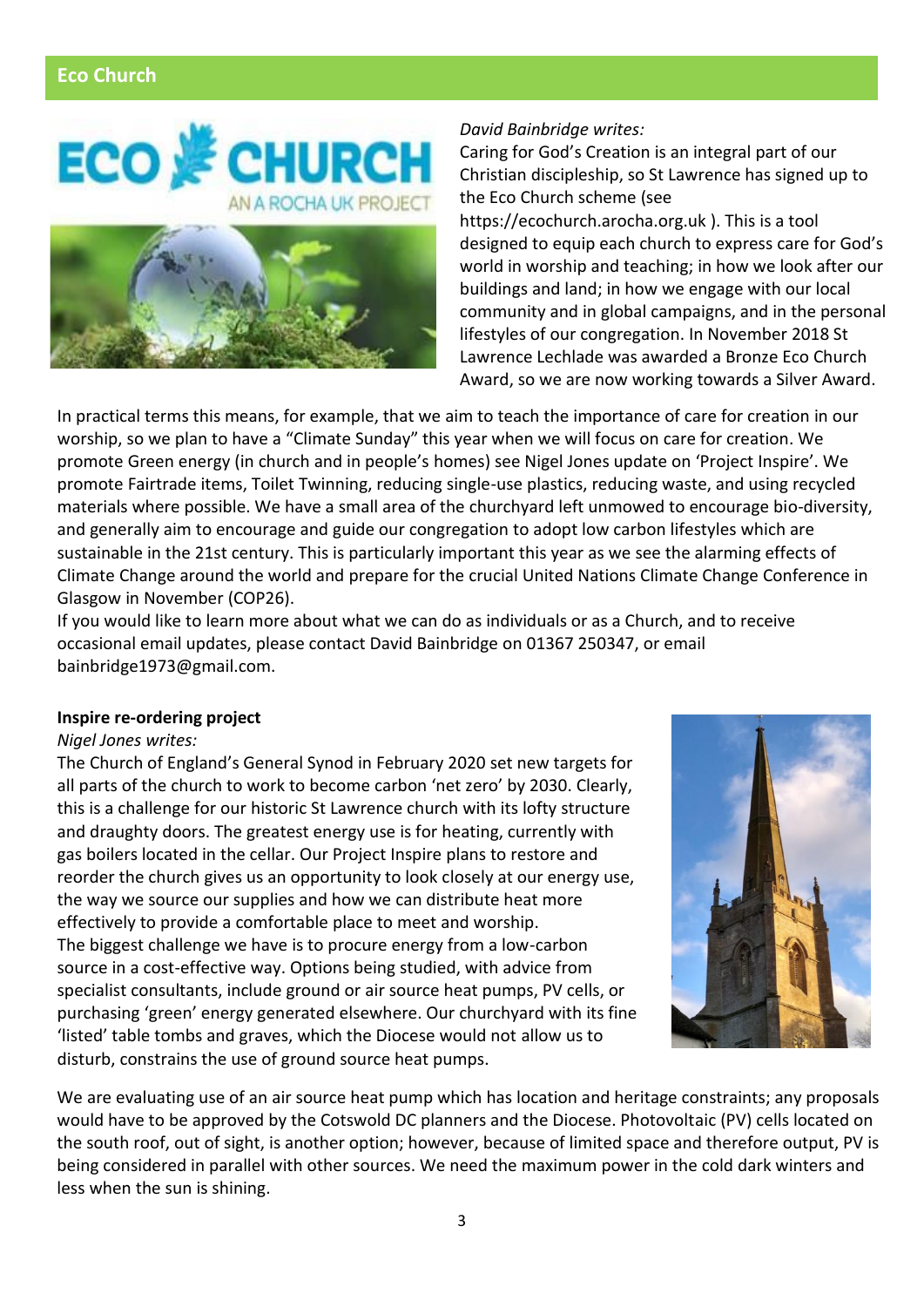considers making best use of a new floor to include thick insulation and underfloor heating to provide an even and efficient heat distribution and maintain a comfortable ambient temperature. The upproder will also<br>minimize draughts and heat losses with, for minimize arangme and near receed man, ref.<br>example, more effective doors. In this way we can minimise our energy use. The underfloor heating with a limited number of convector heaters will meet our objective of keeping the walls clear of pipes, wires and radiators. Our innovative approach to restoration ambient temperature. The approach will also

The installation of new lighting not only offers **To spur us on and, more importantly,**  uses of the church but also enables low energy systems to be adopted. The much longer life of **LED type lamps reduces our maintenance you act too.** New iighting will provide **for some, it** *really* **will be an**  energy and thus contributes to the national **effort!). Support them at:** goal of reducing our impact on the environment. an opportunity to reconfigure it for the various burden too. New lighting will provide a whiter light that is brighter (more lux) yet uses less

[95-Challenge](http://www.justgiving.com/campaign/The-95-Challenge) Meeting carbon reduction targets comes with increasing cost, particularly for new equipment, which we will need to fund. Technology is progressing rapidly so more efficient systems are likely to emerge over time at reducing cost. At some stage a decision will have to be made using the best available solution within our means at that time.



*Solar panels on Gloucester Cathedral. The 150 solar PV panels will generate 29,000 kW of energy a year, enough to power seven semi-detached houses or make 250,000 cups of tea per year. Energy costs will be reduced by 25 percent, saving £190,000 over the next twenty five years.*

# **Resources & News**



*Looking for a new way to mark the season of Lent?*

This year, you can join The Lent Encounter with the **Bible Society**. It's a completely free 40-day journey to help you connect more with the Bible and the life of Jesus – AND you don't have to give up chocolate!

Sign up today and you'll receive one email from us every day during Lent. These will include Bible verses, beautiful and inspiring images (created especially for you to save as your device screensaver), video reflections and practical challenges.

The Lent Encounter follows the narrative of Andrew Ollerton's new book 'The Bible, a story that makes sense of life'. Many of the themes we explore on our journey through Lent, can also be found in this book!

[www.biblesociety.org.uk/explore-the-bible/the-lent-encounter/](http://www.biblesociety.org.uk/explore-the-bible/the-lent-encounter/)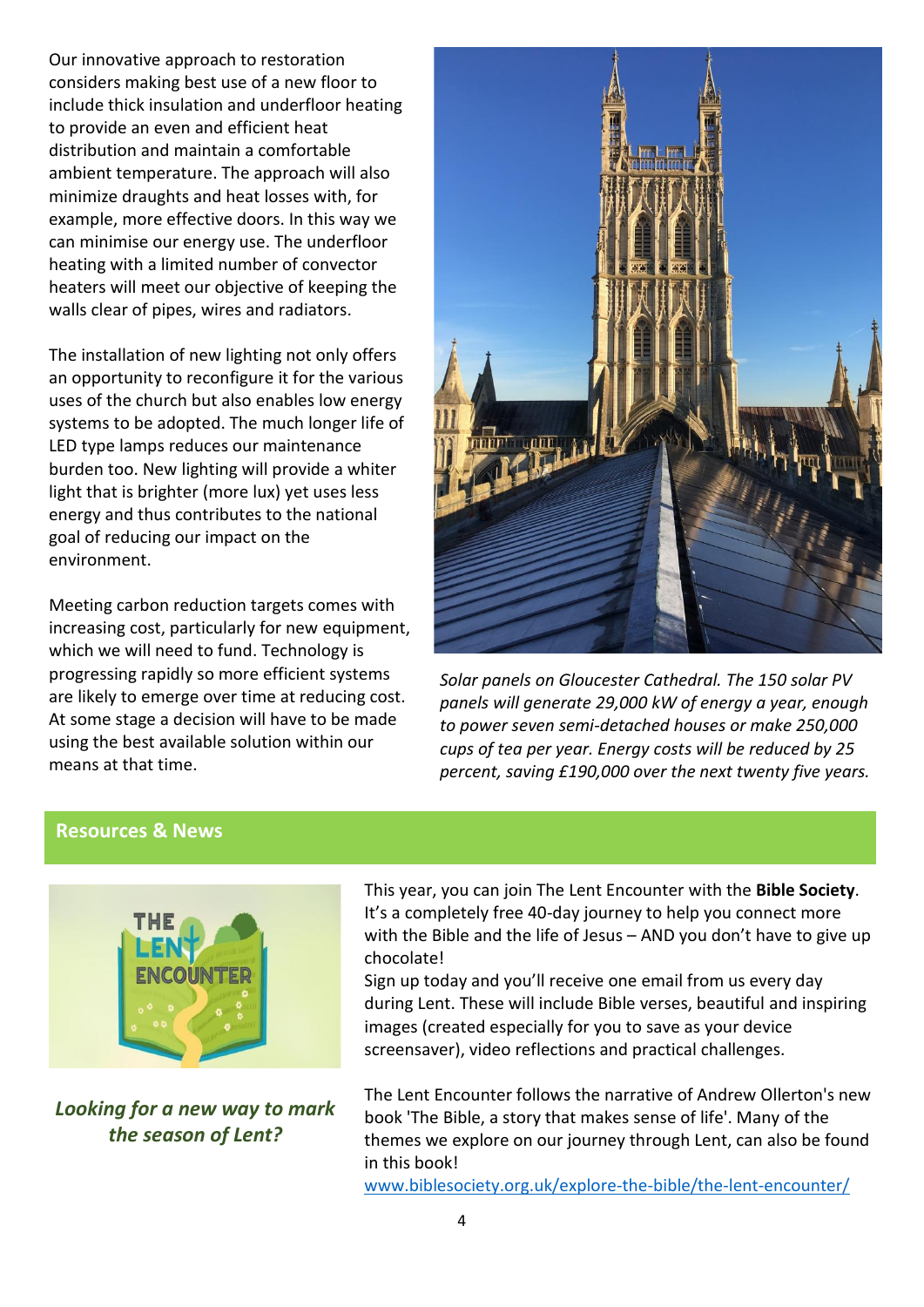

# 95 miles for the 95

*Support Steve Hutchinson, our regional worker with Scripture Union!*

GIVE AT: www.justgiving.com/campaign/The-95-Challenge

As a church we are privileged and honoured to partner with those sharing the Gospel in many different parts of the world. As part of that vision, we help to support Gabriel & Rebecca Parra serving with the **Church Mission Society** in Chile as they help to establish a new church.

# THE CALL

To plant a new Anglican church focused on university students and middle-class families in a historic sector of Playa Ancha, Valparaiso.

# THE ROLE

Developing the ministerial strategic plan of the church plant while serving as assistant pastor in a larger nearby church and teaching about Christianity in a local school.

Read more: [https://churchmissionsociety.org/people-in](https://churchmissionsociety.org/people-in-mission/gabriel-parra/)[mission/gabriel-parra/](https://churchmissionsociety.org/people-in-mission/gabriel-parra/)

At **Scripture Union**, we long to see the 95% of under-18s who don't go to church come to know and follow Jesus.

Throughout February, Scripture Union Staff will be hitting the streets. Our goal will be to cover a distance of at least 95 miles between us each day, under our own steam (walking, running, cycling, skipping, you name it), put simply, doing 95 miles a day for the 95!

To spur us on and, more importantly, to raise much-needed funds to help the 95 discover Jesus, we'd love you to get behind these efforts (and for some, it *really* will be an effort!).

*As the Central Team's contribution towards Scripture Union's 95 Challenge, we are going to cross our region from Lowestoft to Oswestry (virtually) covering the 250 miles in a range of ways under our own steam such as walking, running, cycling.*